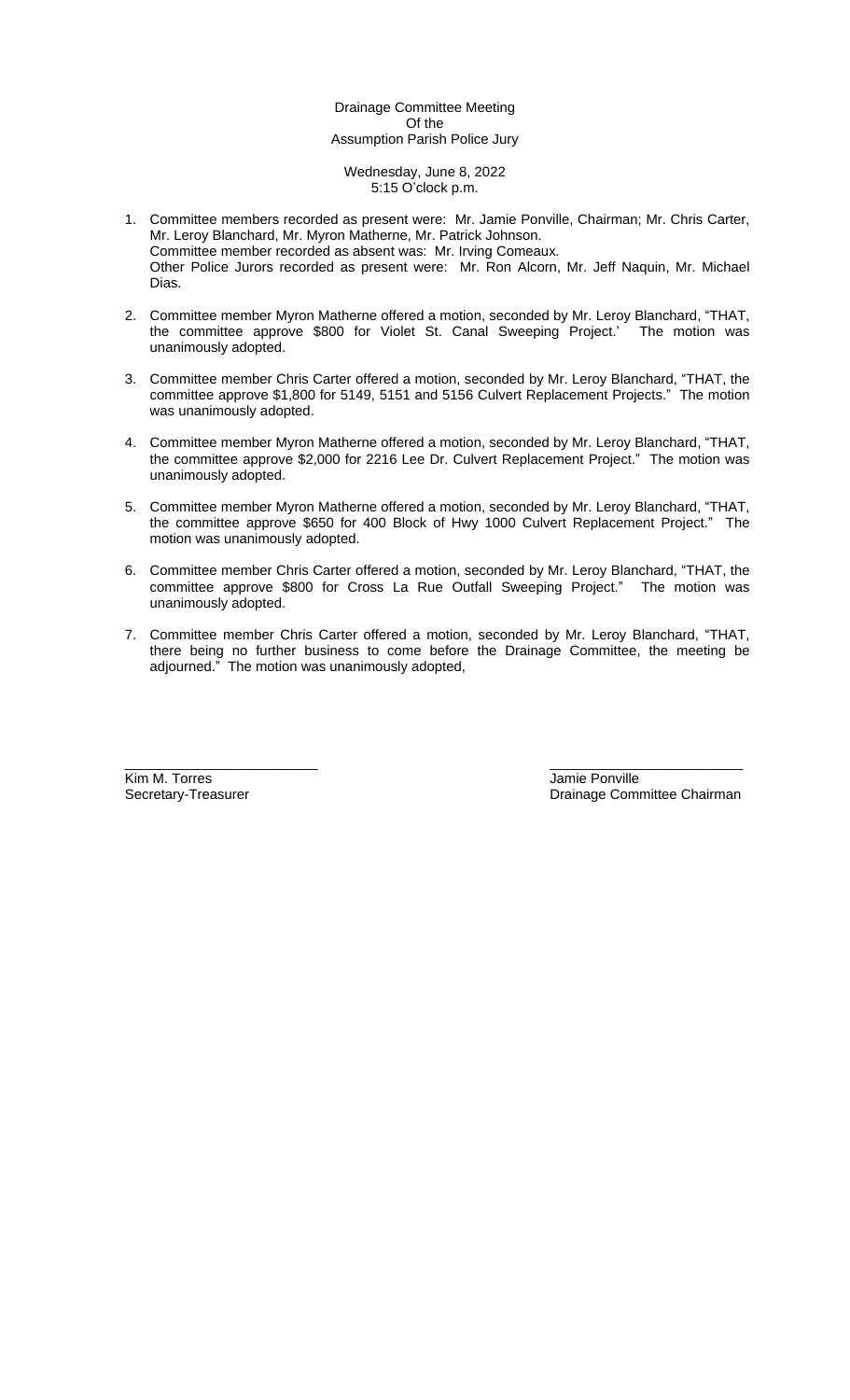Finance Committee Meeting Of the Assumption Parish Police Jury

Wednesday, June 8, 2022 5:20 O'clock p.m.

- 1. Committee members recorded as present were: Mr. Patrick Johnson, Chairman; Mr. Jeff Naquin, Mr. Ron Alcorn, Mr. Michael Dias, Mr. Chris Carter, Mr. Myron Matherne. Committee member recorded as absent was: Mr. Irving Comeaux. Other Police Jurors recorded as present were: Mr. Leroy Blanchard, Mr. Jamie Ponville.
- 2. Committee member Michael Dias offered a motion, seconded by Mr. Jeff Naquin, "THAT, the committee approve payment of bills submitted through June 3, 2022." The motion was unanimously adopted.
- 3. Chairman Patrick Johnson recognized the Parish Manager, who stated the Parish previously requested that a fuel tank be ordered. He stated that it has been ordered but final approval is needed. In response, he stated that the total cost is \$9,306.
- 4. Committee member Jeff Naquin offered a motion, seconded by Mr. Mr. Ron Alcorn, "THAT, the committee approve the purchase of a 2,000-gallon Fuel Tank at a cost of \$9,306." The motion was unanimously adopted.
- 5. Committee member Michael Dias offered a motion, seconded by Mr. Chris Carter, "THAT, there being no further business to come before the Finance Committee, the meeting be adjourned." The motion was unanimously adopted.

\_\_\_\_\_\_\_\_\_\_\_\_\_\_\_\_\_\_\_\_\_\_\_\_\_\_ \_\_\_\_\_\_\_\_\_\_\_\_\_\_\_\_\_\_\_\_\_\_\_\_\_ Kim M. Torres **Example 2018** Secretary-Treasurer **Patrick Johnson**<br>
Secretary-Treasurer **Patrick Johnson**<br>
Pinance Commit

Finance Committee Chairman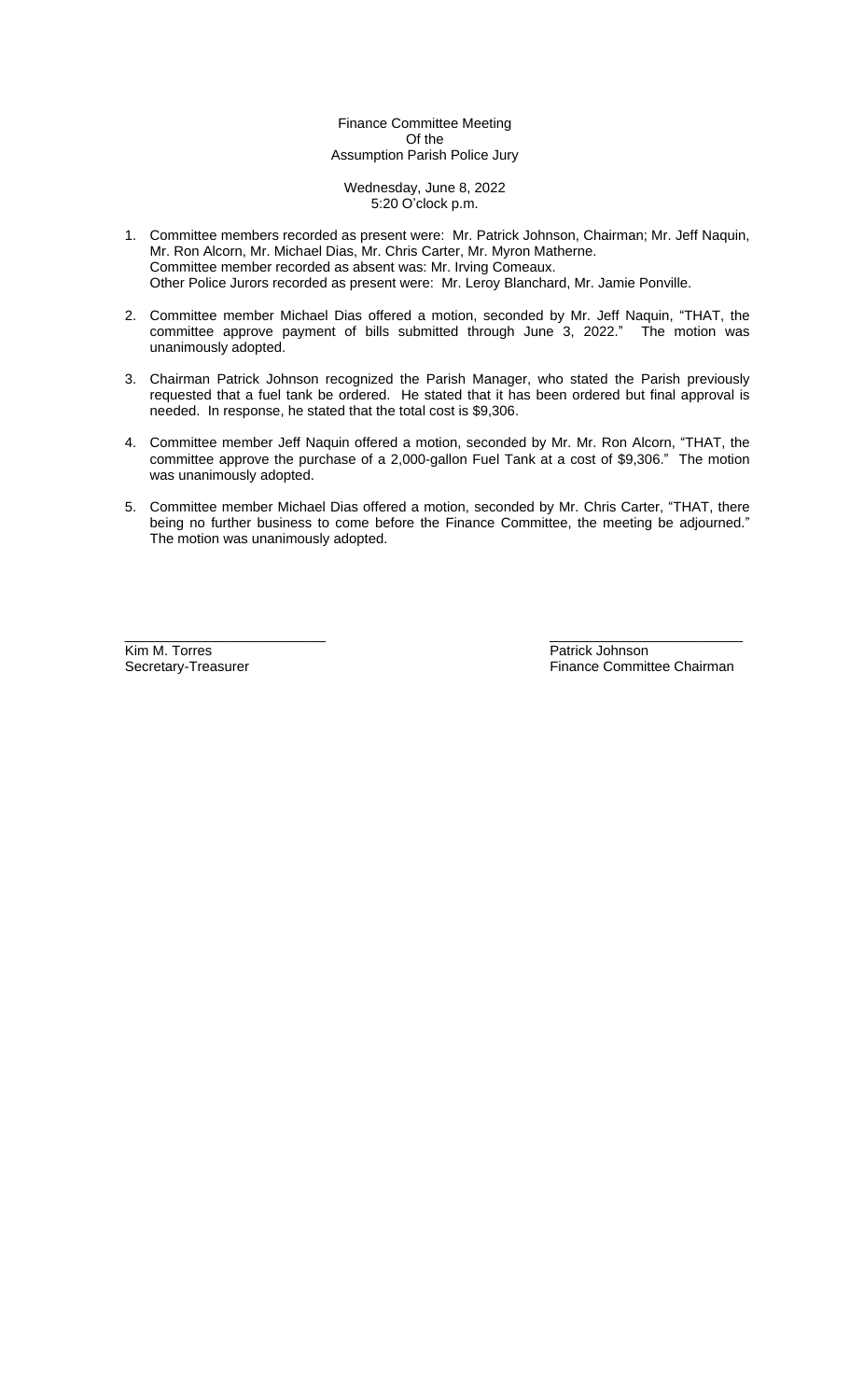Personnel Committee Meeting Of the Assumption Parish Police Jury

Wednesday, June 8, 2022 5:25 O'clock p.m.

- 1. Committee members recorded as present were: Mr. Chris Carter, Chairman; Mr. Ron Alcorn, Mr. Michael Dias, Mr. Leroy Blanchard, Mr. Jamie Ponville, Mr. Patrick Johnson. Committee member recorded as absent was: Mr. Irving Comeaux. Other Police Jurors recorded as present were: Mr. Jeff Naquin, Mr. Myron Matherne.
- 2. Chairman Chris Carter requested that the committee enter into executive session to Discuss the Flood Plain Manger/Permit Officer/Planning position.
- 3. Committee member Leroy Blanchard offered a motion, seconded by Mr. Ron Alcorn, "THAT, the committee enter into executive session to discuss personnel matters." The motion was unanimously adopted.
- 4. Committee member Leroy Blanchard offered a motion, seconded by Mr. Michael Dias, "THAT, the committee resume regular session." The motion was unanimously adopted.
- 5. Chairman Chris Carter stated that the committee entered executive session to discuss the position of Flood Plain Manager/Permit Officer/Planning. He stated that they agreed to offer the position to Ray Nicholas.
- 6. Committee member Ron Alcorn offered a motion, seconded by Michael Dias, "THAT, the committee approve hiring Ray Nicholas for the Flood Plain Manager/Permit Officer/Planning Position at a starting salary of \$42,500, a grade 9 step 5.5 at a rate of \$20.43 per hr.." The motion was adopted with Leroy Blanchard and Jamie Ponville voting nay.
- 7. Chairman Chris Carter recognized the Secretary-Treasurer, who stated that in March of 2020 COVID -19 began and orders by the Governor were that employees were to be given 80 hrs. of leave. She then stated that the obligation expired 12/31/20 but a voluntary extension was granted until 12/31/21. She then stated that employees have been hired since that time and to avoid any conflicts, the Jury has to decide if that obligatory period ended on 12/31/21 or extended to hires after 1/1/22. In response, she stated that the Cares Act funds assisted with the extension. A discussion was then held regarding the unused 80 hrs and whether legally they can be used beyond the 12/31/21. Following the discussion, the ADA and the Secretary-Treasurer will look further into the matter and report back at the next meeting.
- 8. Committee member Leroy Blanchard offered a motion, seconded by Mr. Jamie Ponville, "THAT, the committee approve the 80 hrs. of leave for COVID-19 be granted to employees hired prior to 1/1/2022, which expired 12/31/21 and authorized the ADA to look into the hrs being used after the expired date." The motion was unanimously adopted.
- 9. Chairman Chris Carter recognized the Parish Manager, who requested an unlimited leave of absence for the Equipment Operator III, who has not been employed long enough to accumulate leave or meet FMLA requirements. The Secretary-Treasurer added that the Police Jury has to grant the requested leave of absence.
- 10. Committee member Jamie Ponville offered a motion, seconded by Mr. Ron Alcorn, "THAT, the committee approve an undetermined leave of absence for the Equipment Operator III." The motion was unanimously adopted.
- 11. The Parish Manager then stated that the Maintenance Worker is back at work but has to have a procedure involving the same illness. Therefore, he is requesting an additional 4 weeks of FMLA for the recovery period. In response, he stated that the request would still be less than the allotted 12 weeks granted by FMLA.
- 12. Committee member Michael Dias offered a motion, seconded by Mr. Leroy Blanchard, "THAT, the committee approve an additional 4 weeks of FMLA for the Maintenance Worker." The motion was unanimously adopted.
- 13. The Parish Manager stated that Mr. Larry Rodrigue, Maintenance Worker, has been very dedicated, loyal and dependable in all aspects of the department. He stated that the Parish out sourced the catchbasins but he has been doing the job for some time therefore, he would like to increase his pay from a grade 7 step 18 to a grade 7 step 22, at a rate of \$23.78 an hour.
- 14. Committee member Michael Dias offered a motion, seconded by Mr. Ron Alcorn, "THAT, the committee approve a pay increase for Larry Rodrigue, Maintenance employee, from a grade 7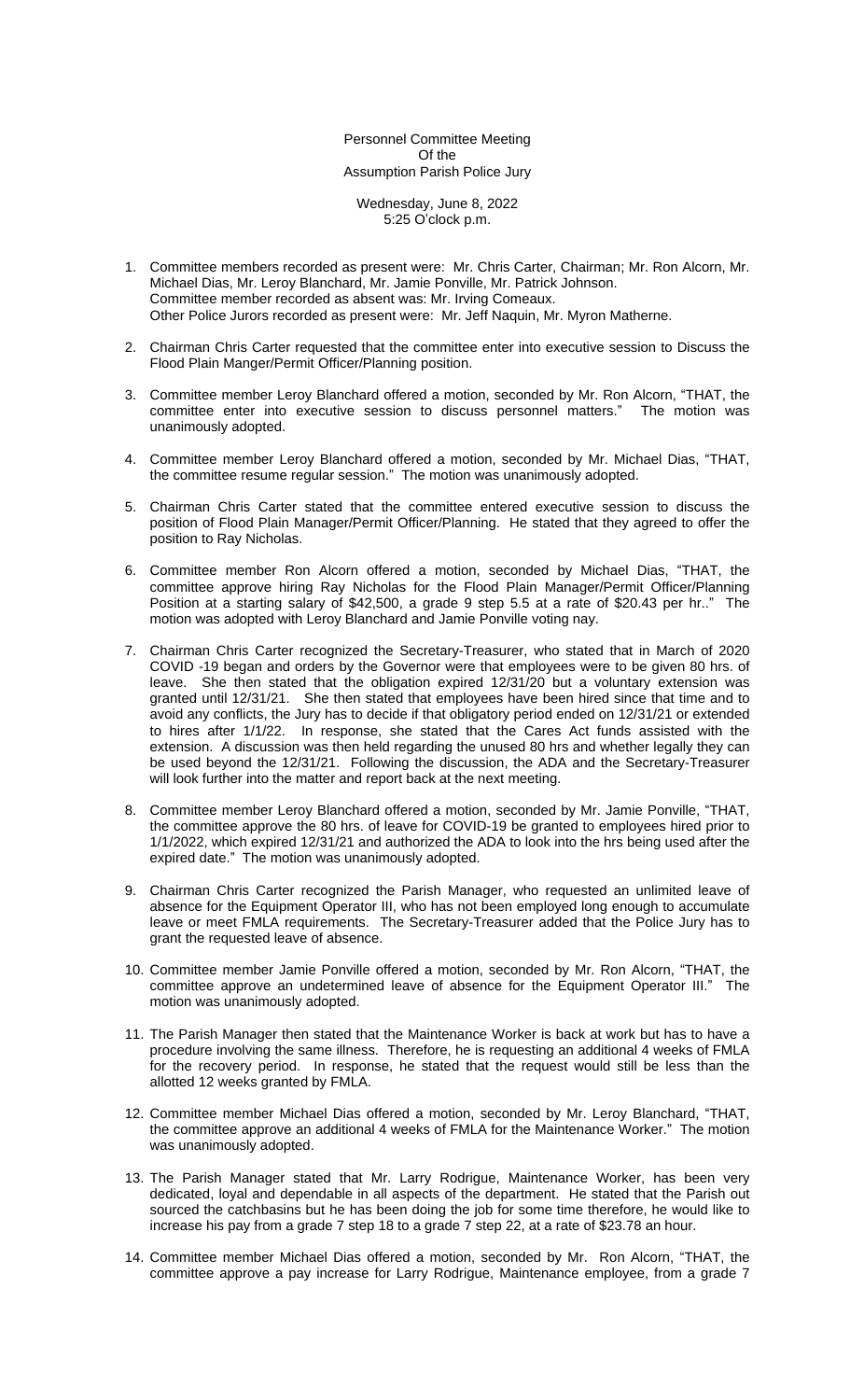step 18 to a grade 7 step 22 at a rate of \$23.78 an hour effective the 1<sup>st</sup> day of the next pay period." The motion was unanimously adopted.

15. Committee member Michael Dias offered a motion, seconded by Mr. Leroy Blanchard, "THAT, there being no further business to come before the Personnel Committee, the meeting be adjourned." The motion was unanimously adopted.

\_\_\_\_\_\_\_\_\_\_\_\_\_\_\_\_\_\_\_\_\_\_\_\_\_ \_\_\_\_\_\_\_\_\_\_\_\_\_\_\_\_\_\_\_\_\_\_\_\_\_

Kim M. Torres Chris Carter<br>
Secretary-Treasurer Chris Carter<br>
Personnel C

Personnel Committee Chairman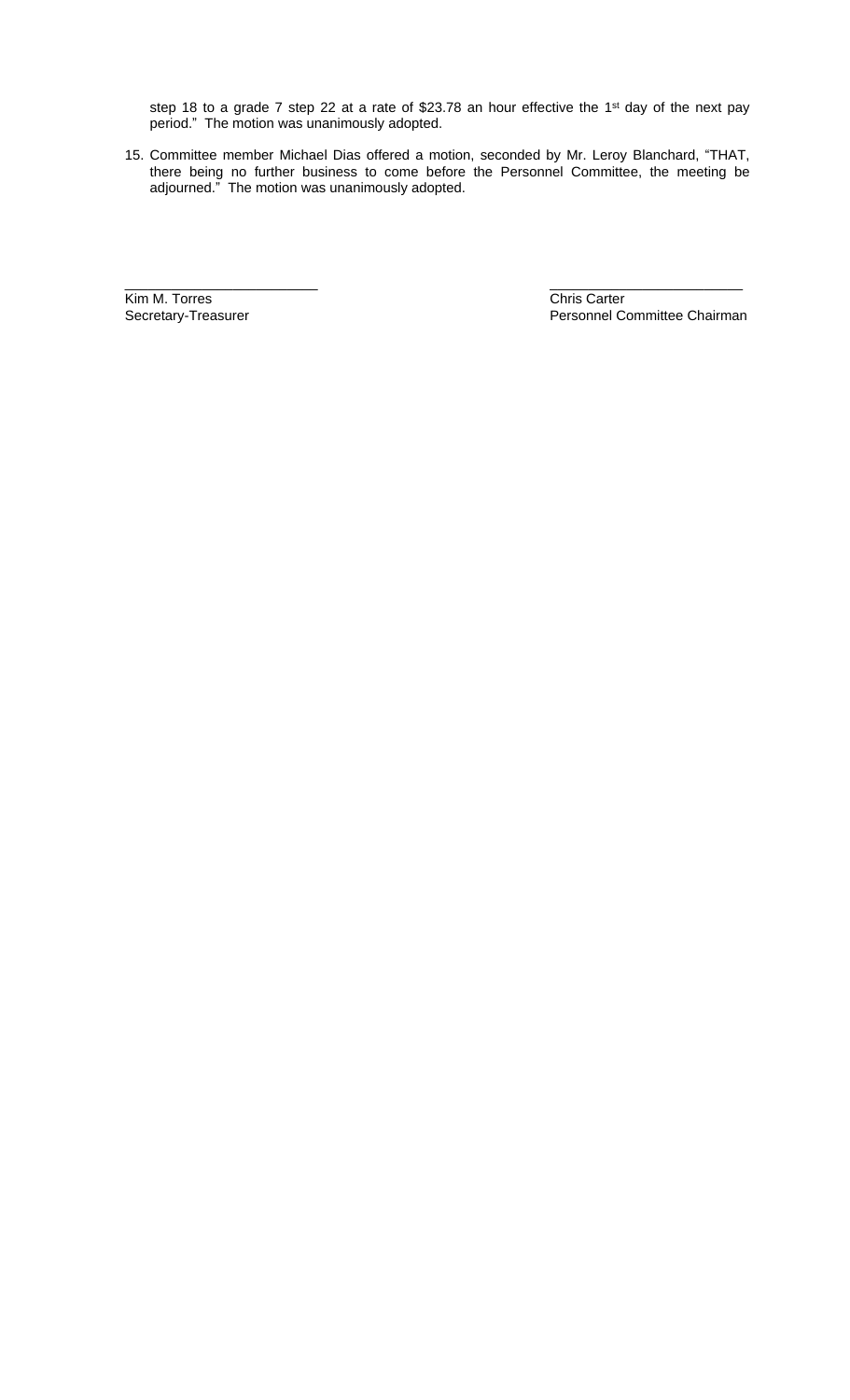# Solid Waste Committee Meeting Of the Assumption Parish Police Jury

Wednesday, June 8, 2022 5:40 O'clock p.m.

- 1. Committee members recorded as present were: Mr. Jeff Naquin, Chairman; Mr. Michael Dias, Mr. Chris Carter, Mr. Myron Matherne, Mr. Patrick Johnson. Committee member recorded as absent was: Mr. Irving Comeaux. Other Police Jurors recorded as present were: Mr. Rom Alcorn, Mr. Leroy Blanchard, Mr. Jamie Ponville.
- 2. Chairman Jeff Naquin stated that a few of the Jurors have nuisance piles that have not been touched. He asked that those Jurors who are experiencing this to please document them, list the addresses and take pictures. He also asked that the hot piles be submitted. In response, Police Juror Leroy Blanchard stated that the contractor is submitting a listing of the missed piles but not all missed piles are included on the list. Therefore, he asked that those addresses be submitted also so they can be asked the reason they didn't make the list. Chairman Jeff Naquin then stated that he will be meeting with the contractor and if liquidation is needed, he will make the request. He also stated that he will suggest that they notify the homeowner if the pile is not picked up and is considered out of specification and briefly say why. He will make the request. He also stated that he will schedule a meeting with the contractor before the next meeting.
- 3. Committee member Michael Dias offered a motion, seconded by Mr. Chris Carter, "THAT, there being no further business to come before the Solid Waste Committee, the meeting be adjourned." The motion was unanimously adopted.

\_\_\_\_\_\_\_\_\_\_\_\_\_\_\_\_\_\_\_\_\_\_\_\_\_\_ \_\_\_\_\_\_\_\_\_\_\_\_\_\_\_\_\_\_\_\_\_\_\_\_\_ Kim M. Torres (Allen Land Controller Land Controller Land Controller Land Controller Land Controller Land Controller<br>
Solid Waste Committee Solid Waste Committee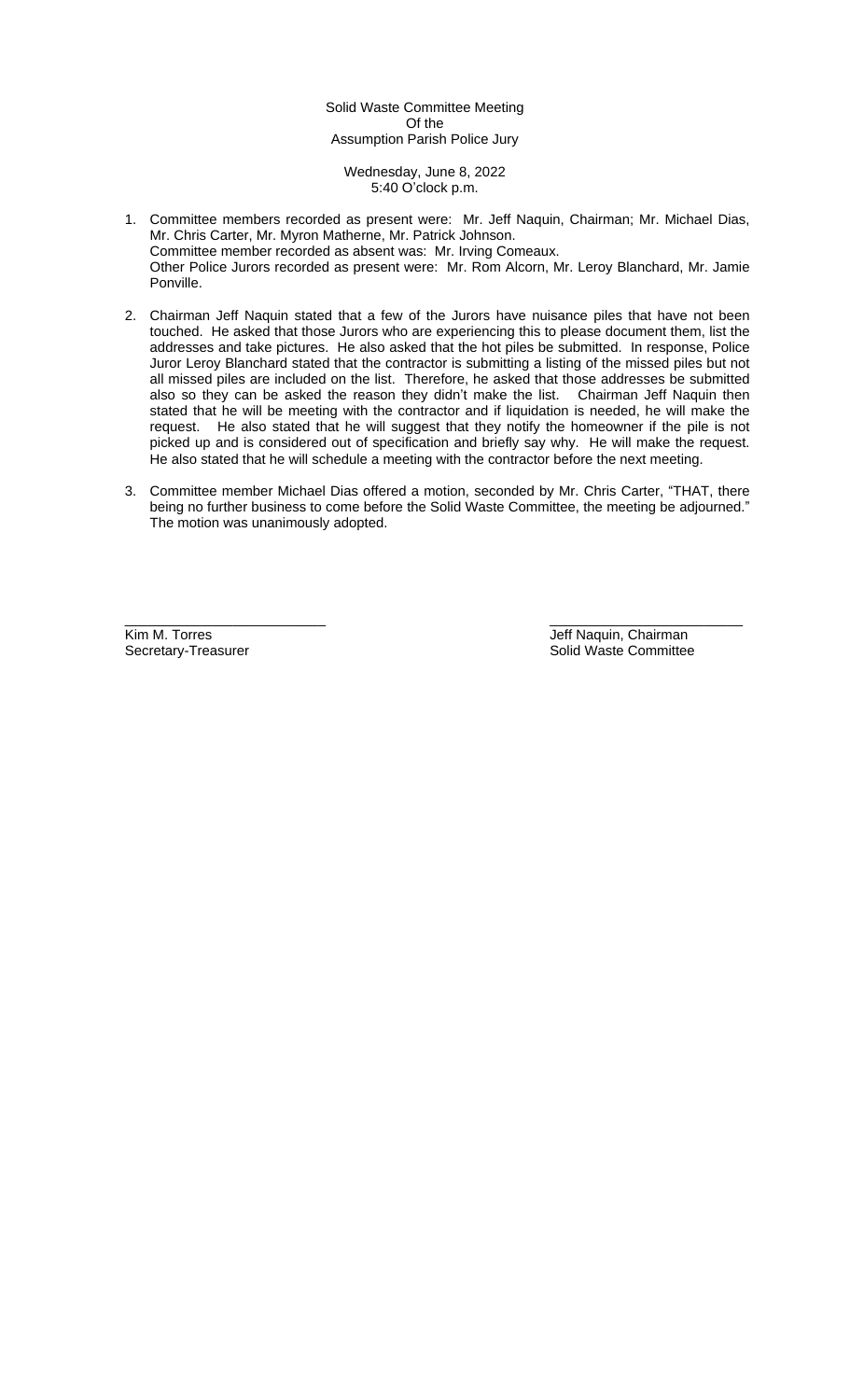# Engineering/Grants Committee Meeting Of the Assumption Parish Police Jury

### Wednesday, June 8, 2022 5:45 O'clock p.m.

- 1. Committee members recorded as present were: Mr. Leroy Blanchard, Vice Chairman; Mr. Ron Alcorn, Mr. Jeff Naquin, Mr. Michael Dias, Mr. Jamie Ponville, Mr. Patrick Johnson. Committee member recorded as absent was: Mr. Irving Comeaux. Other Police Jurors recorded as present were: Mr. Chris Carter, Mr. Myron Matherne.
- 2. Vice Chairman Leroy Blanchard stated that he spoke with Jacob Loeske, GIS Engineering, who is currently in Washington D.C. meeting with St. Representatives and Congressmen trying to secure funding to pay for the study and possible additional funds to implement some of the projects.
- 3. Vice Chairman Leroy Blanchard recognized committee member Ron Alcorn, who stated that the approval granted for the Plattenville Project came before the Governor signed off on the bill. However, for the funds to be considered the request must come after the signing therefore, the approval for the \$155,000 should be rescinded. The Parish Engineer stated that the amended motion should be rescinded not the original.
- 4. Committee member Ron Alcorn offered a motion, seconded by Mr. Jeff Naquin, "THAT, the committee approve to rescind the amendment to the engineering agreement with CJ Savoie Consulting Engineers in the amount of \$155,000 for the Plattenville Drainage District Drainage Improvements Project." The motion was unanimously adopted.
- 5. Vice Chairman Leroy Blanchard recognized the OHSEP Director, who stated that all of the Disaster Recovery projects have been completed. He stated that a motion is needed for the President to sign all the close out documents.
- 6. Committee member Ron Alcorn offered a motion, seconded by Mr. Michael Dias, "THAT, the committee approve and authorize the President to sign all the close out documents for the Disaster Recovery Grants." The motion was unanimously adopted.
- 7. The OHSEP Director stated that they have been meeting and speaking with representatives from the State regarding how to get the Hazardous Mitigation and Safe Room Project up and started again. He stated that there have been some changes at the state level but finally some movement is taking place. He further stated that hopefully we should hear something regarding phase II of the project (bidding, constructing) soon. He then stated that an amendment to the contract with the architect, Duplantis Design Group, is needed to include all federal requirements and compliance provisions.
- 8. Committee member Michael Dias offered a motion, seconded by Mr. Ron Alcorn, "THAT, the committee approve an amendment to the contract with Duplantis Design Group to include all federal requirements and compliance provisions." The motion was unanimously adopted.
- 9. The OHSEP Director stated that a meeting with FEMA is scheduled for next week to discuss Hurricane Ida and to see if there is any movement on the pending items (building repairs, waterways). He stated that all of the requested information has been submitted but no response has been received as to whether it's been approved or not or whether they will approve an amended version of all that has been submitted.
- 10. Committee member Michael Dias offered a motion, seconded by Mr. Jamie Ponville, "THAT, there being no further business to come before the Engineering/Grants Committee, the meeting be adjourned." The motion was unanimously adopted.

\_\_\_\_\_\_\_\_\_\_\_\_\_\_\_\_\_\_\_\_\_\_\_\_\_\_ \_\_\_\_\_\_\_\_\_\_\_\_\_\_\_\_\_\_\_\_\_\_\_\_\_

Kim M. Torres Leroy Blanchard, Vice Chairman Secretary-Treasurer **Engineering/Grants Committee**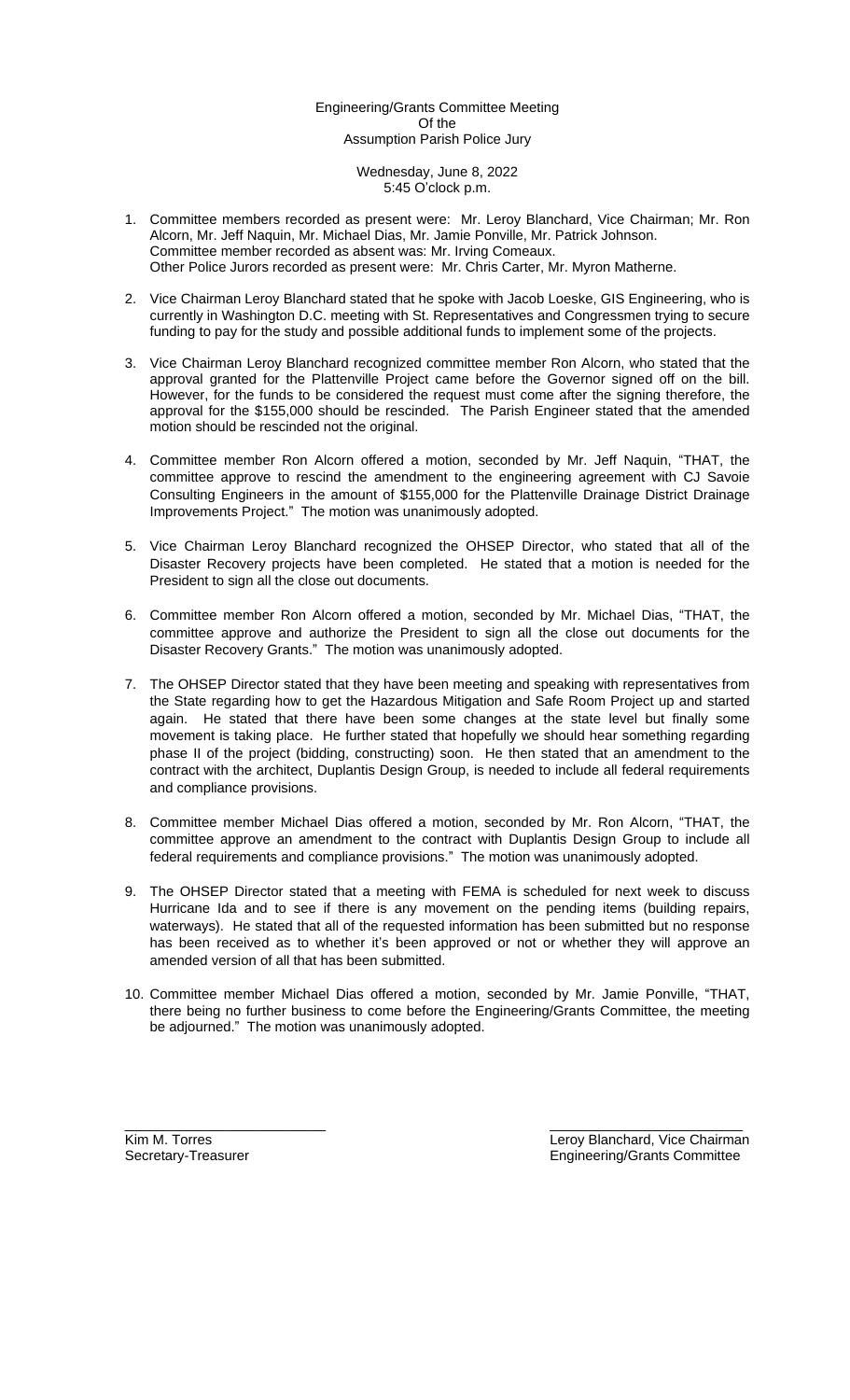#### Regular Meeting Of the Assumption Parish Police Jury

#### Wednesday, June 8, 2022 6:00 O'clock p.m.

- 1. The Regular Meeting of the Assumption Parish Police Jury was called to order by Police Jury President Patrick Johnson in the Assumption Parish Police Jury Chamber at 4813 Highway 1, Napoleonville, Louisiana.
- 2. Police Jurors recorded as present were: Mr. Ron Alcorn, Ward 1; Mr. Jeff Naquin, Ward 2; Mr. Patrick Johnson, Ward 4; Mr. Michael Dias, Ward 5; Mr. Chris Carter, Ward 6; Mr. Leroy Blanchard, Ward 7; Mr. Jamie Ponville, Ward 8; Mr. Myron Matherne, Ward 9. Police Juror recorded as absent was: Mr. Irving Comeaux, Ward 3.
- 3. President Patrick Johnson led the Prayer and Police Juror Chris Carter led the Pledge of Allegiance to the Flag.
- 4. Police Juror Jeff Naquin offered a motion, seconded by Mr. Chris Carter, "THAT, the Police Jury approve the minutes of May 25, 2022." The motion was unanimously adopted.
- 5. President Patrick Johnson recognized Drainage Committee Chairman Jamie Ponville, who stated that the committee met and recommended the following matters; \$800 for Violet St. Canal Sweeping Project, \$1,800 for 5149, 5151 and 5156 Culvert Replacement Projects, \$2,000 for 2216 Lee Dr. Culvert Replacement Project, \$650 for 400 Block of Hwy 1000 Culvert Replacement Project and \$800 for Cross La Rue Outfall Sweeping Project.
- 6. Police Juror Jamie Ponville offered a motion, seconded by Mr. Myron Matherne, "THAT, the Police Jury approve the Drainage Committee report as presented." The motion was unanimously adopted.
- 7. President Patrick Johnson stated that the Finance Committee met and recommended the following matters; payment of bills submitted through June 3, 2022 and the purchase of a 2,000 gallon fuel tank.
- 8. Police Juror Chris Carter offered a motion, seconded by Mr. Michael Dias, "THAT, the Police Jury approve the Finance Committee report as presented." The motion was unanimously adopted.
- 9. President Patrick Johnson recognized Personnel Committee Chairman Chris Carter, who stated that the committee met and recommended the following matters; the hiring Ray Nicholas for the Flood Plain Manager/Permit Officer/Planning Position at a grade 9 step 5.5 at a rate of \$20.43 per hr., the 80 hrs. of leave for COVID-19 be granted to employees hired prior to 1/1/2022, which expired 12/31/21 and authorized the ADA to look into the hrs being used after the expired date, an undetermined leave of absence for the Equipment Operator III, an additional 4 weeks of FMLA for the Maintenance Worker and a pay increase for Larry Rodrigue, Maintenance employee, from a grade 7 step 18 to a grade 7 step 22 at a rate of \$23.78 an hour.
- 10. Police Juror Chris Carter offered a motion, seconded by Mr. Ron Alcorn, "THAT, the Police Jury approve the Personnel Committee report as presented." The motion was adopted with Jamie Ponville voting nay to the hiring of Ray Nicholas for the Flood Plain Manager/Permit Officer/Planning position. (resolutions attached)
- 11. President Patrick Johnson recognized Solid Waste Committee Chairman Jeff Naquin, who stated that the committee met and discussed the bulky pile pick up. The Committee agreed to get the pile location addresses to the Chairman so that when he meets with Waste Depot he will have detailed information as well as proof of the piles to provide.
- 12. President Patrick Johnson recognized Engineering/Grants Committee Vice Chairman Leroy Blanchard, who stated that the committee met and recommended the following matters; received no update from GIS Engineering due to Mr. Loeske being in Washington DC meeting with St. Representatives and Congressmen trying to secure funding to pay for the study and possible additional funds to implement the projects, rescind the amendment to the Engineering Agreement only with CJ Savoie Consulting Engineers in the amount of \$155,000 for the Plattenville Drainage District Drainage Improvements Project, received an update on the Disaster Recovery Grants and authorized the President to sign the amended contract with Duplantis Design Group for the Hazardous Mitigation Grant and all close out documents for the Disaster Recovery Grants.
- 13. Police Juror Leroy Blanchard offered a motion, seconded by Mr. Ron Alcorn, "THAT, the Police Jury approve the Engineering/Grants Committee report as presented." The motion was unanimously adopted. (resolutions attached)
- 14. President Patrick Johnson opened the meeting to the public for any public comments, questions or concerns regarding the items listed on the agenda. Following three (3) calls, there were no comments received.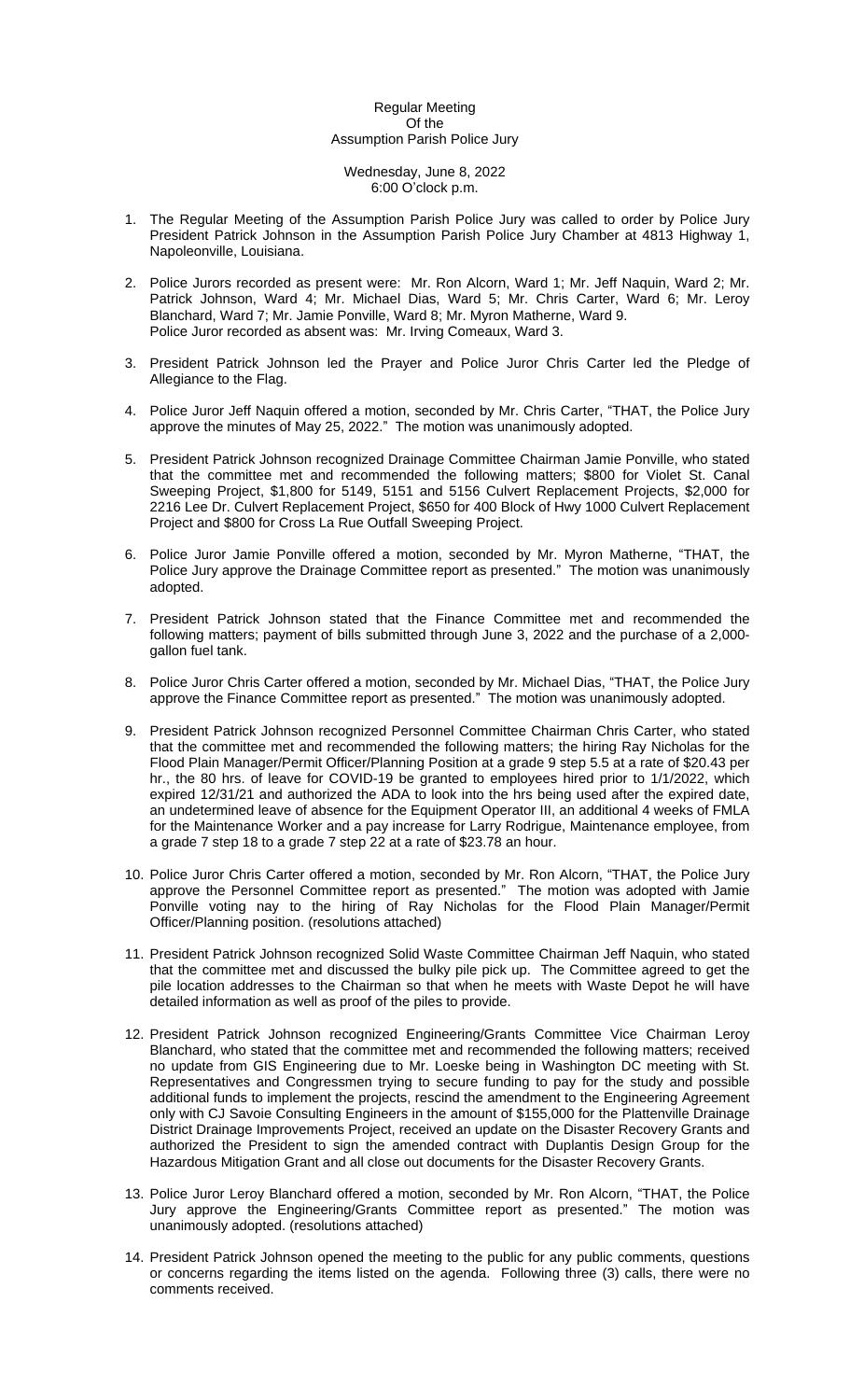- 15. President Patrick Johnson recognized the Secretary-Treasurer, who stated resolution No 1 is the current millage in place except for the Road Lighting District which the Juror chose to not roll forward last year. She stated that on Resolution No. 2, the Bayou L'Ourse Drainage District agreed to up their available level to \$65 per parcel.
- 16. Police Juror Jamie Ponville offered a motion, seconded by Mr. Chris Carter, "THAT, the Police Jury approve adoption of millages rates for the tax year 2022, Resolution No.1." The motion was unanimously adopted. (resolution attached)
- 17. Police Juror Jeff Naquin offered a motion, seconded by Mr. Leroy Blanchard, "THAT, the Police Jury approve adoption of the other authorized millages and/or taxes for the tax year 2022, Resolution No.2, with Bayou L'Ourse Drainage District millage being \$65 per parcel." The motion was unanimously adopted. (resolution attached)
- 18. President Patrick Johnson recognized the Secretary-Treasurer, who stated that LOCa is the current Claims Administration Service for the general liability and accident claims. She stated that they are requesting a 3% increase with the same terms and conditions. She then recommended approval.
- 19. Police Juror Ron Alcorn offered a motion, seconded by Mr. Michael Dias, "THAT, the Police Jury approve the renewal with LOCa for the Claims Administration Service Agreement with a 3% increase." The motion was unanimously adopted. (resolution attached)
- 20. Police Juror Ron Alcorn offered a motion, seconded by Mr. Jeff Naquin, "THAT, the Police Jury approve to re-appoint Billy Brown to the Ward 1 Recreation District for a 5 yr. term." The motion was unanimously adopted. (resolution attached)
- 21. Police Juror Myron Matherne offered a motion, seconded by Mr. Jamie Ponville, "THAT, the Police Jury approve an occupational license for Window Installation, TTI Transportation, Danny's Cajun Catering, LLC, Bayou Thrift and National Oilwell Varco, LP." The motion was unanimously adopted.
- 22. President Patrick Johnson recognized Police Juror Myron Matherne, who stated that the Belle River bridge opening on the hour is working great. He then stated that but when working vessels miss the opening time they have to wait until the next opening. He stated that he spoke with the Corp of Engineers and they understood but suggested that he send a letter to the Coast Guard requesting the bridge be opened on demand Monday-Friday only for commercial working vessels only.
- 23. Police Juror Myron Matherne offered a motion, seconded by Mr. Jeff Naquin, "THAT, the Police Jury approve a letter to the Coast Guard requesting that the Belle River Bridge be opened on demand Monday-Friday for commercial working vessels only." The motion was unanimously adopted.
- 24. Police Juror Jeff Naquin offered a motion, seconded by Mr. Jamie Ponville, "THAT, there being no further business to come before the Assumption Parish Police Jury, the meeting be adjourned." The motion was unanimously adopted.

\_\_\_\_\_\_\_\_\_\_\_\_\_\_\_\_\_\_\_\_\_\_\_ \_\_\_\_\_\_\_\_\_\_\_\_\_\_\_\_\_\_\_\_\_\_\_\_\_

**Kim M. Torres Example 2018** 2019 12:30 Patrick Johnson Patrick Johnson Patrick Johnson **President** Secretary-Treasurer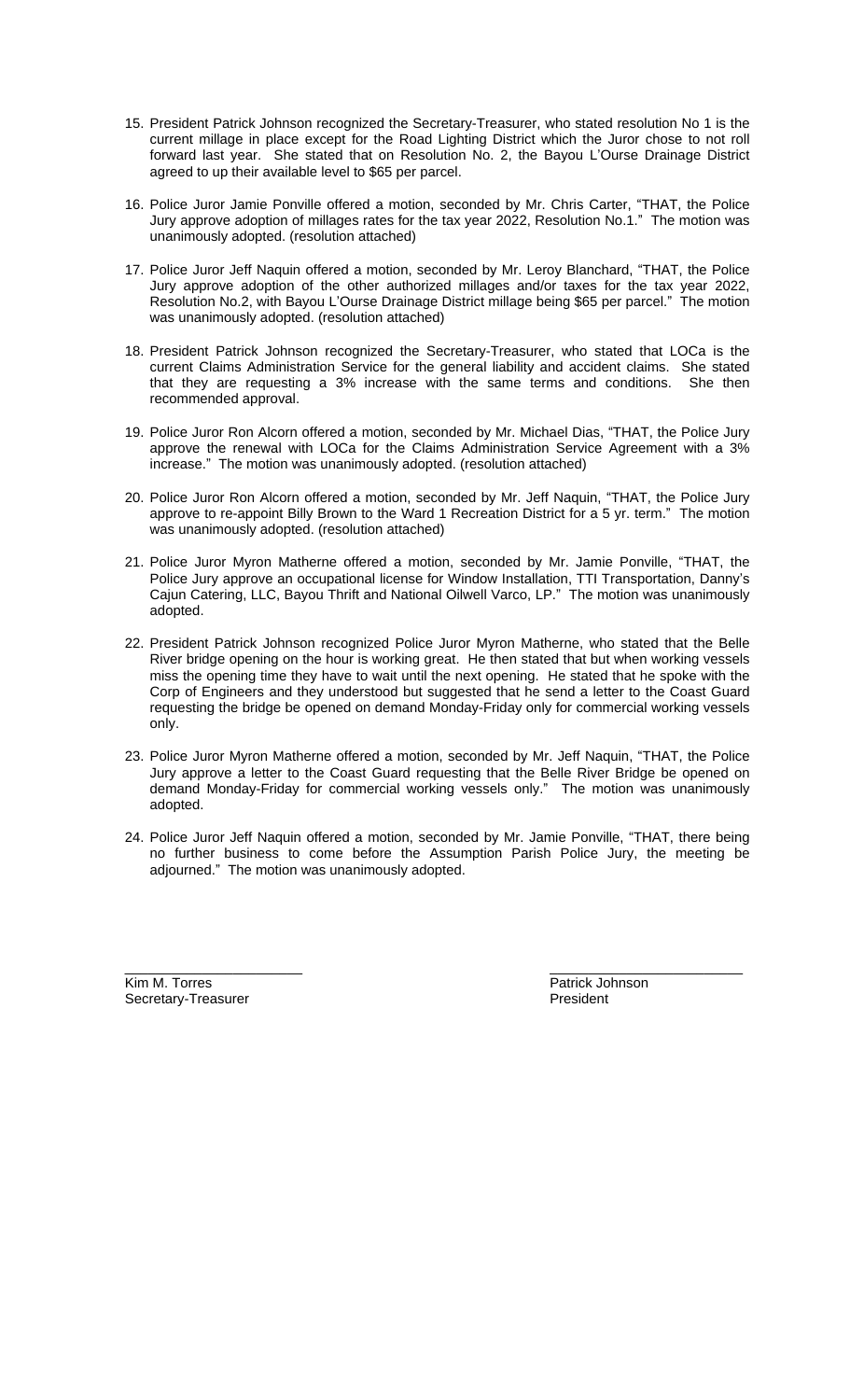# RESOLUTION

BE IT RESOLVED that the Assumption Parish Police Jury does hereby approve and authorize the hiring of Mr. Ray Nicholas, Floodplain Manager/Permit Officer/Planner, at a Grade 9 Step 5.5 at a rate of \$20.43 per hour.

Upon being placed to a vote, the above resolution was adopted as follows:

Yeas: 8 Jamie Ponville Nays: Ja<br>Absent: 0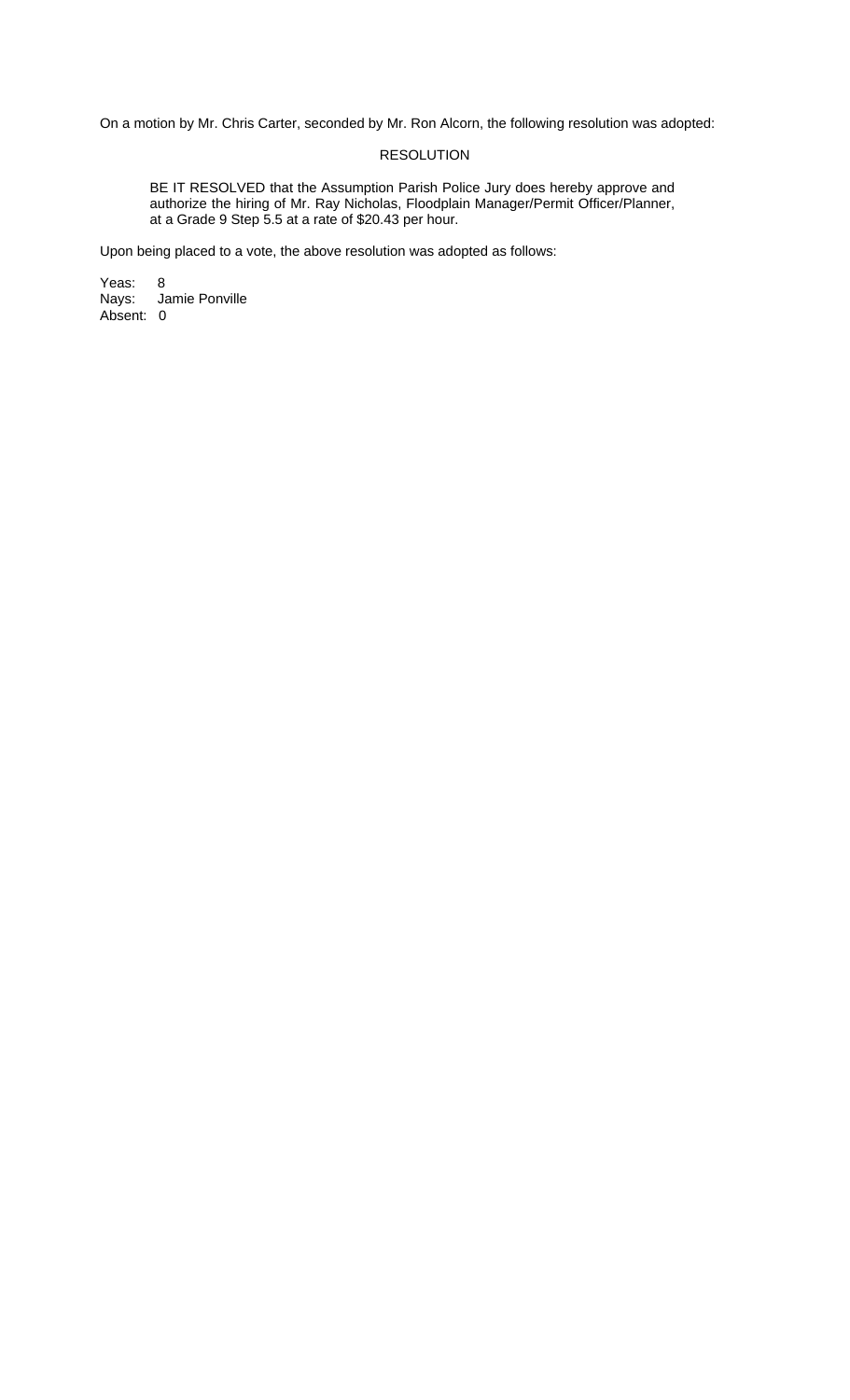## RESOLUTION

BE IT RESOLVED that the Assumption Parish Police Jury does hereby approve an additional 4 weeks of medical leave for the Maintenance Worker at the Assumption Parish Community Center as allowed under the Family Medical Leave Act. All benefits and associated premiums are 100% the responsibility of the employee during the FMLA leave of absence.

Upon being placed to a vote, the above resolution was adopted as follows:

Yeas: 9 Nays: 0 Absent: 0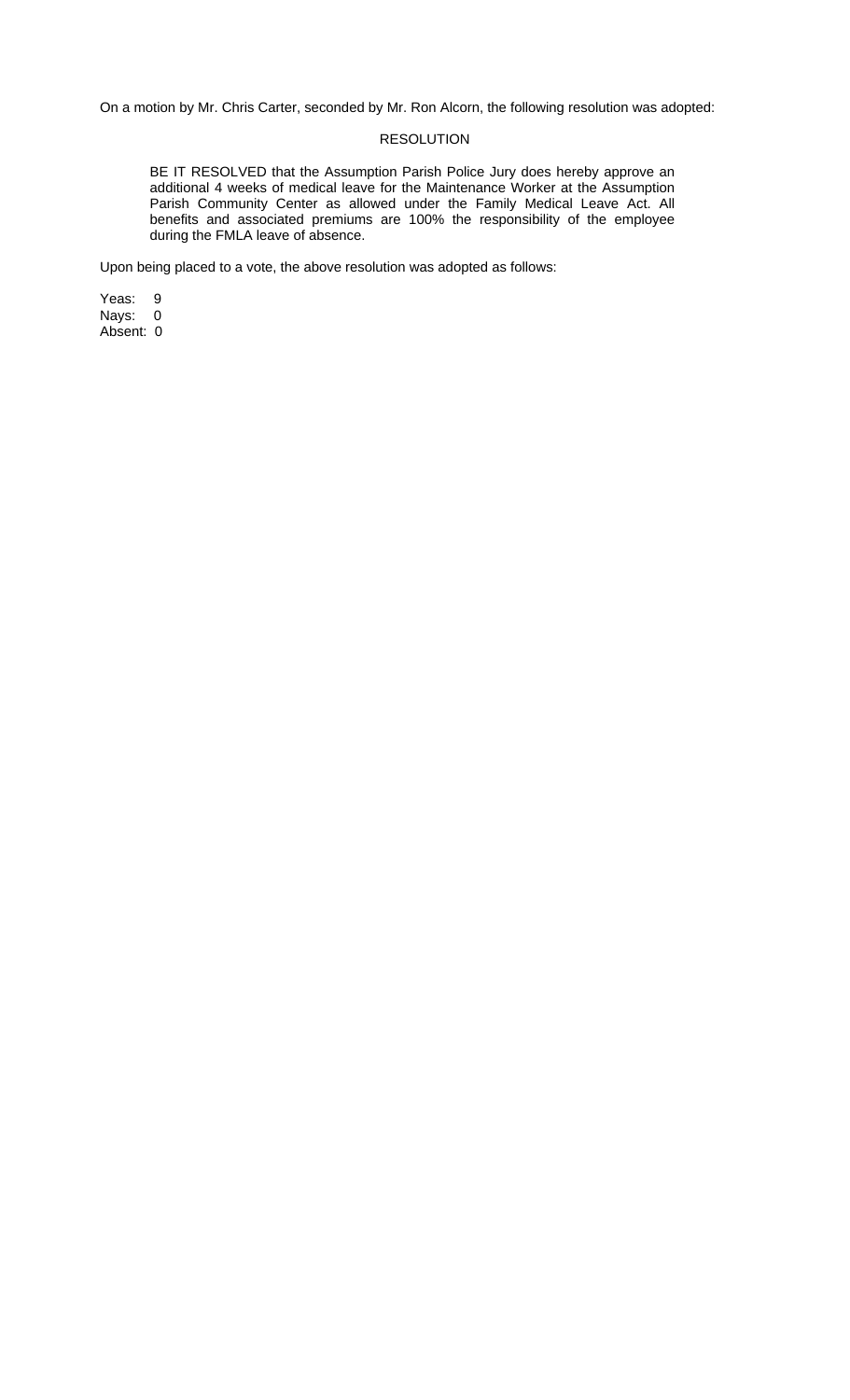# RESOLUTION

BE IT RESOLVED that the Assumption Parish Police Jury does hereby approve an undetermined leave of absence for the Equipment Operator III due to an injury off of the job.

Upon being placed to a vote, the above resolution was adopted as follows:

Yeas: 9 Nays: 0 Absent: 0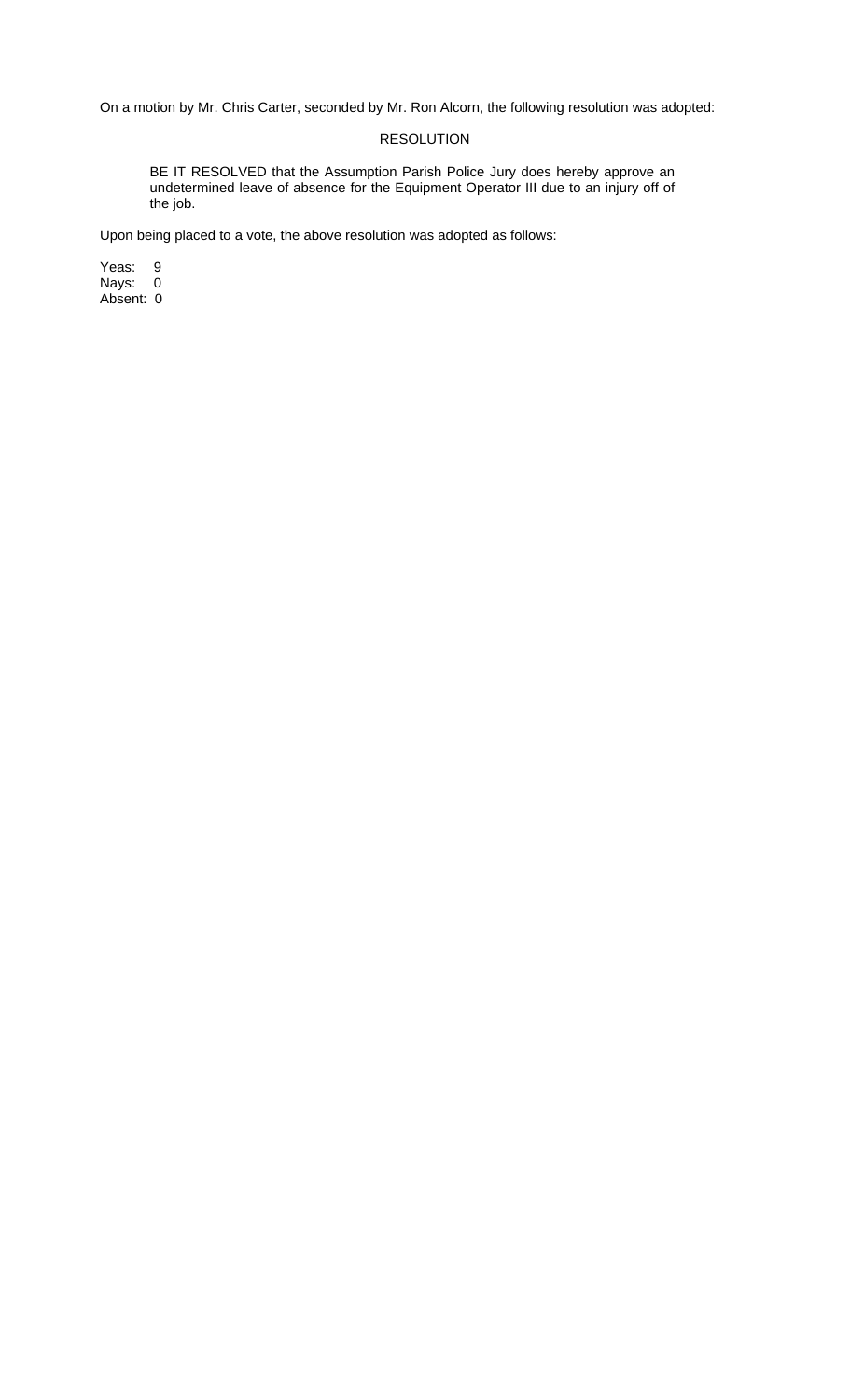### RESOLUTION

BE IT RESOLVED that the Assumption Parish Police Jury does hereby approve an increase in pay for Larry Rodrigue, General Maintenance Supervisor, from a Grade 7 Step 18 to a Grade 7 Step 22 at \$23.78 per hour to be effective June 17, 2022.

Upon being placed to a vote, the above resolution was adopted as follows:

Yeas: 9 Nays: 0 Absent: 0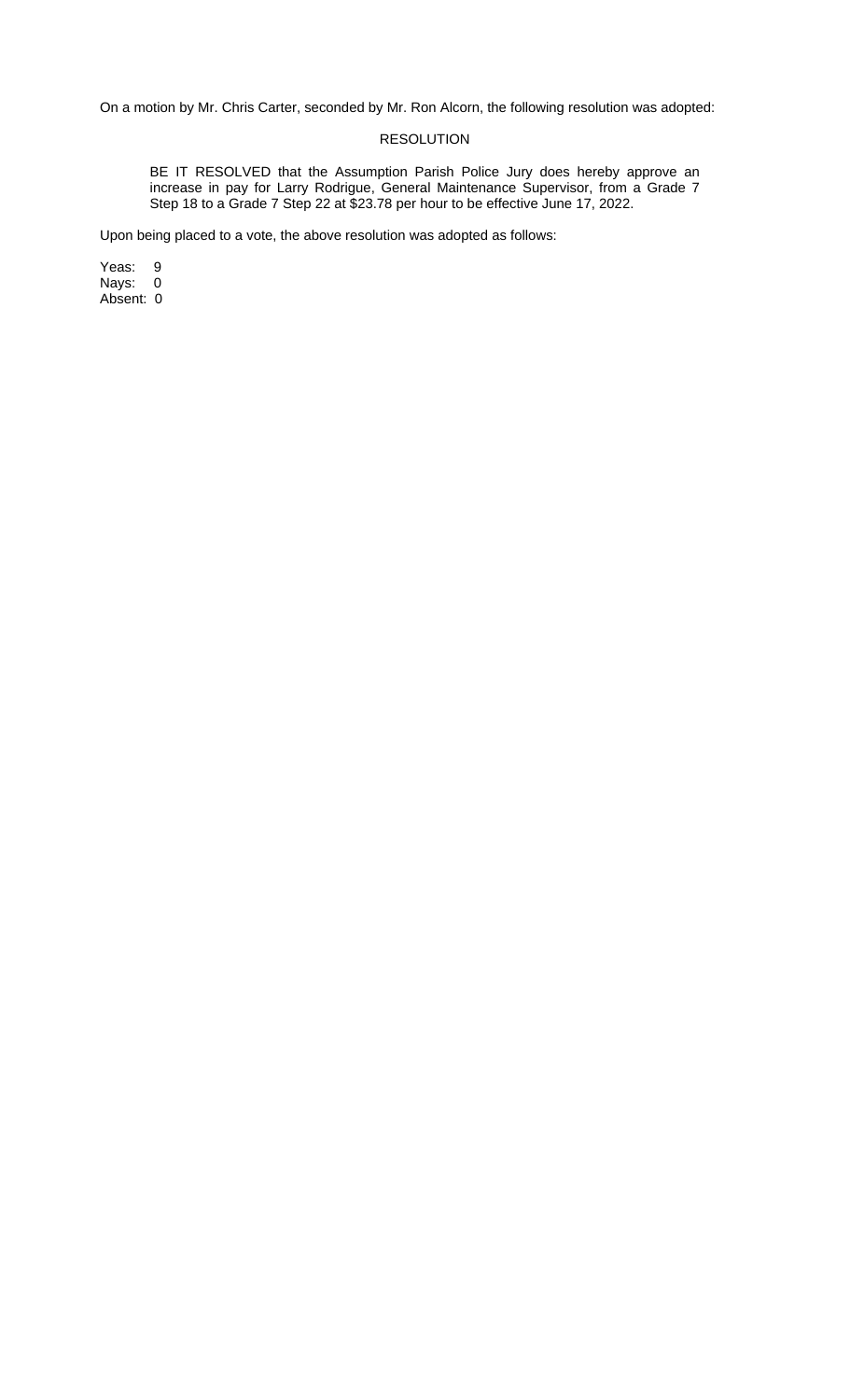On a motion by Mr. Ron Alcorn, seconded by Mr. Jeff Naquin, the following resolution was adopted:

# RESOLUTION

BE IT RESOLVED that the Assumption Parish Police Jury does hereby approve the re-appointment of Mr. Billy Brown as board member of the Ward 1 Recreation District to serve a 5 yr. term to expire on 7/11/2027.

Upon being placed to a vote, the above resolution was adopted as follows:

Yeas: 9 Nays: 0

Absent: 0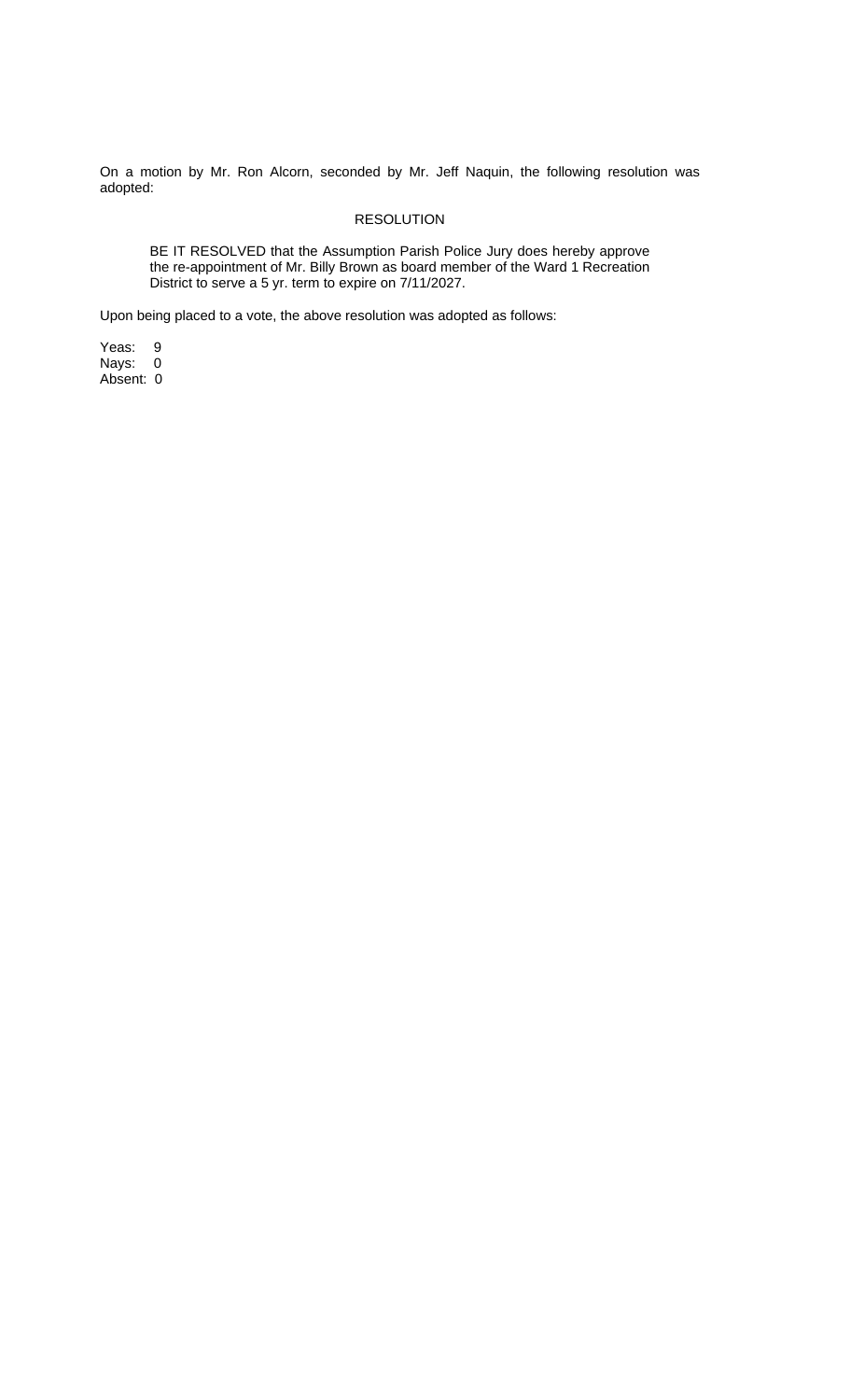#### RESOLUTION

BE IT RESOLVED that the Assumption Parish Police Jury does hereby declare that the 80 hours of paid COVID-19 leave granted in March of 2020 will only be granted to employees hired prior to January 1, 2022;

BE IT FURTHER RESOLVED that any employee hired on 1/1/2022 or thereafter will NOT be granted such leave as the obligatory period of the health pandemic is no longer in effect and expired on 12/31/2021;

BE IT FURTHER RESOLVED that the Assistant District Attorney will be researching the matter to see if the previously allocated 80 hours of COVID-19 can be used by employees for COVID-19 related quarantine after 12/31/2021.

Upon being placed to a vote, the above resolution was adopted as follows:

Yeas: 9<br>Nays: 0 Nays: Absent: 0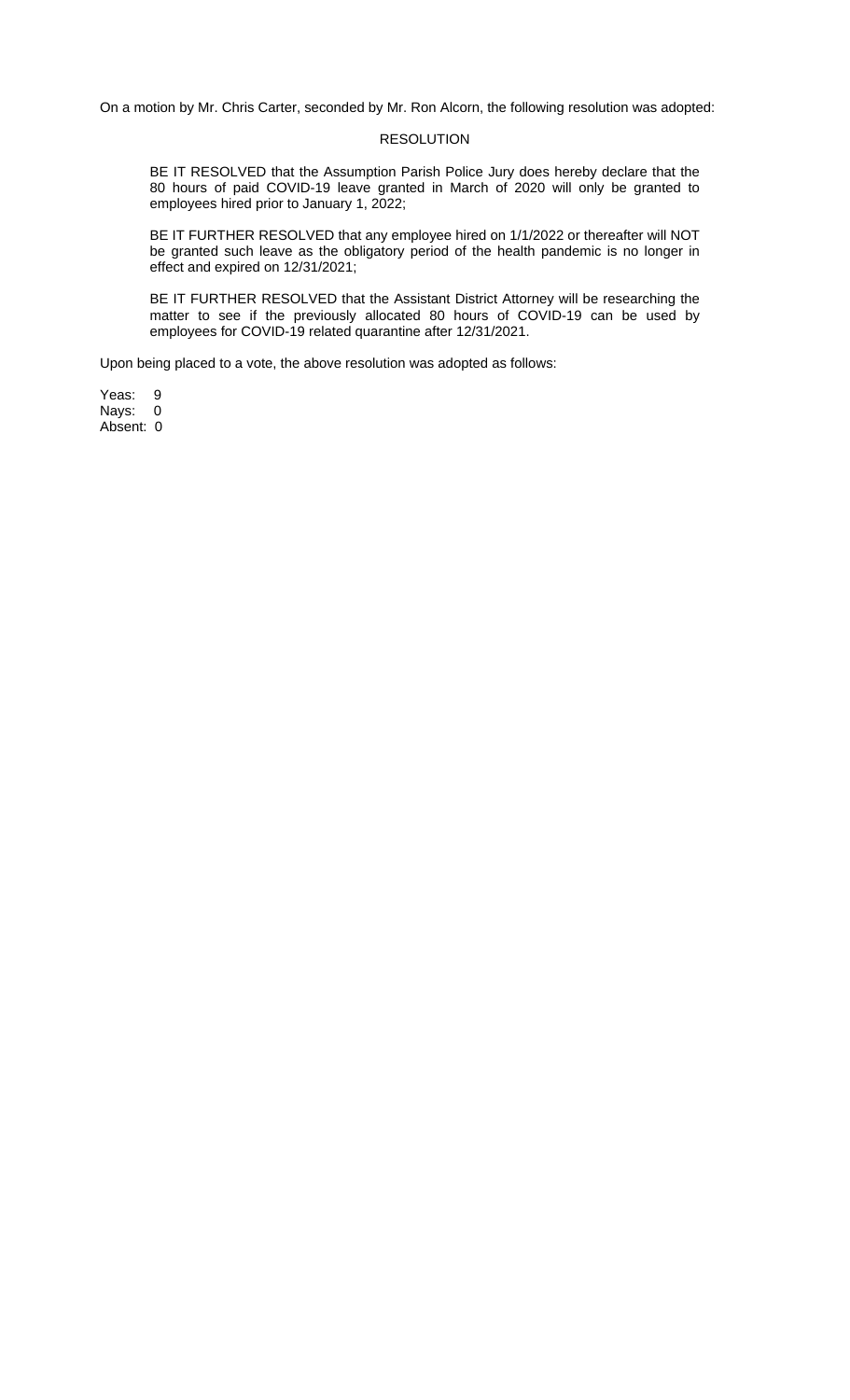# RESOLUTION

BE IT RESOLVED that the Assumption Parish Police Jury does hereby approve and authorize an amendment to the Duplantis Design Group contract for the Hazardous Mitigation Grant to reflect the inclusion of the required Federal clauses in order to properly be in compliance..

Upon being placed to a vote, the above resolution was adopted as follows:

Yeas: 9<br>Nays: 0 Nays: 0<br>Absent: 0 Absent: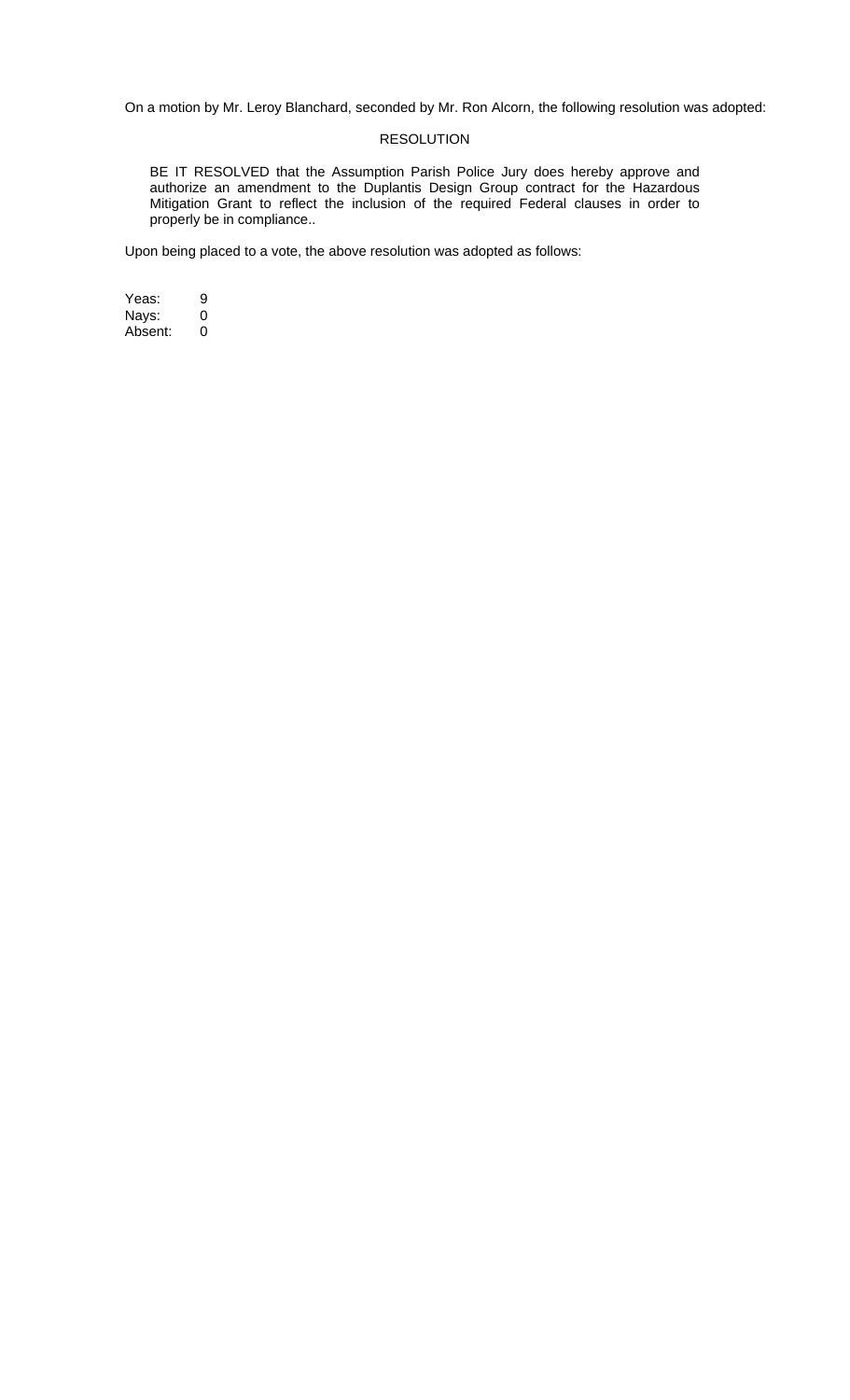## RESOLUTION

BE IT RESOLVED that the Assumption Parish Police Jury does hereby approve and authorize its President, Patrick Johnson, to sign all close out documents for the Disaster Recovery Grants as provided by the OHSEP Director.

Upon being placed to a vote, the above resolution was adopted as follows:

Yeas: 9<br>Nays: 0 Nays: 0 Absent: 0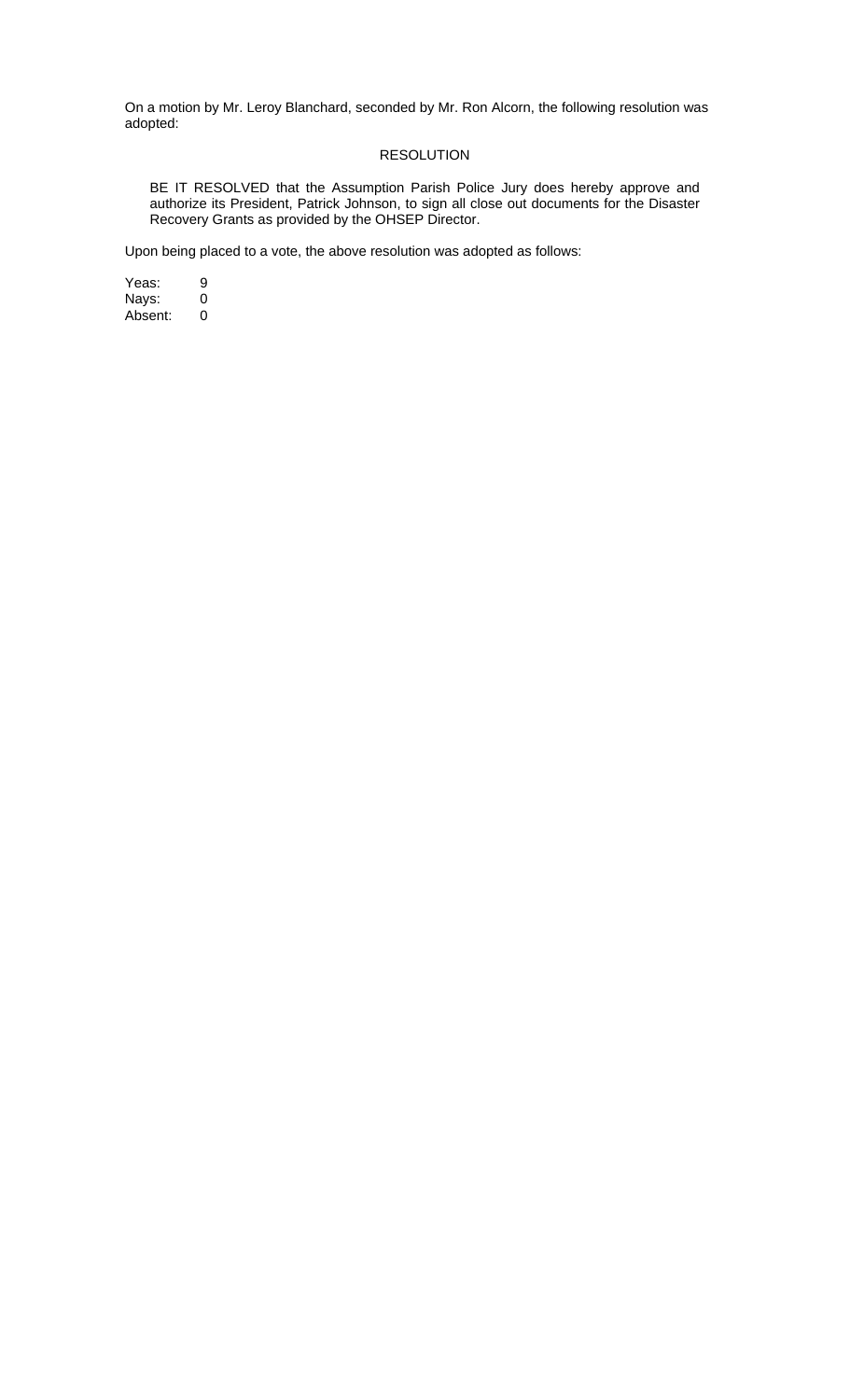# RESOLUTION

BE IT RESOLVED that the Assumption Parish Police Jury does hereby approve to rescind the Amendment to the Engineering Agreement only with C J Savoie Consulting Engineers in the amount of \$155,000 for the Plattenville Drainage District Drainage Improvements Project.

Upon being placed to a vote, the above resolution was adopted as follows:

Yeas: 9<br>Nays: 0 Nays: 0<br>Absent: 0 Absent: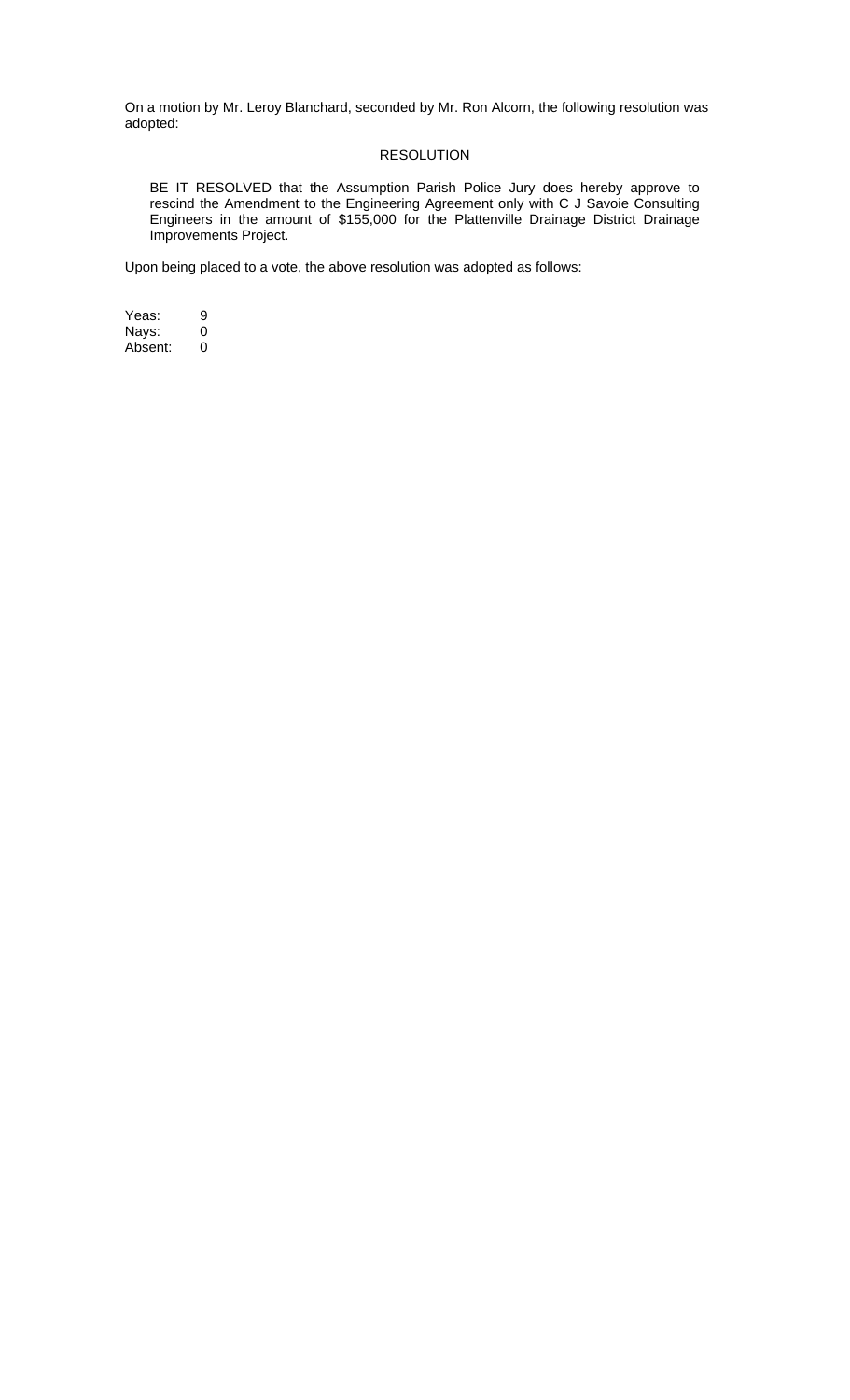On a motion by Mr. Ron Alcorn, seconded by Mr. Michael Dias, the following resolution was adopted:

# RESOLUTION

BE IT RESOLVED that the Assumption Parish Police Jury does hereby approve and authorize its President, Patrick Johnson, to sign the renewal Claims Administration Service Agreement with LoCA for a 1 yr. period to begin on July 1, 2022 through June 30, 2023 with a 3% increase.

Upon being placed to a vote, the above resolution was adopted as follows:

Yeas: 9<br>Nays: 0 Nays: 0<br>Absent: 0 Absent: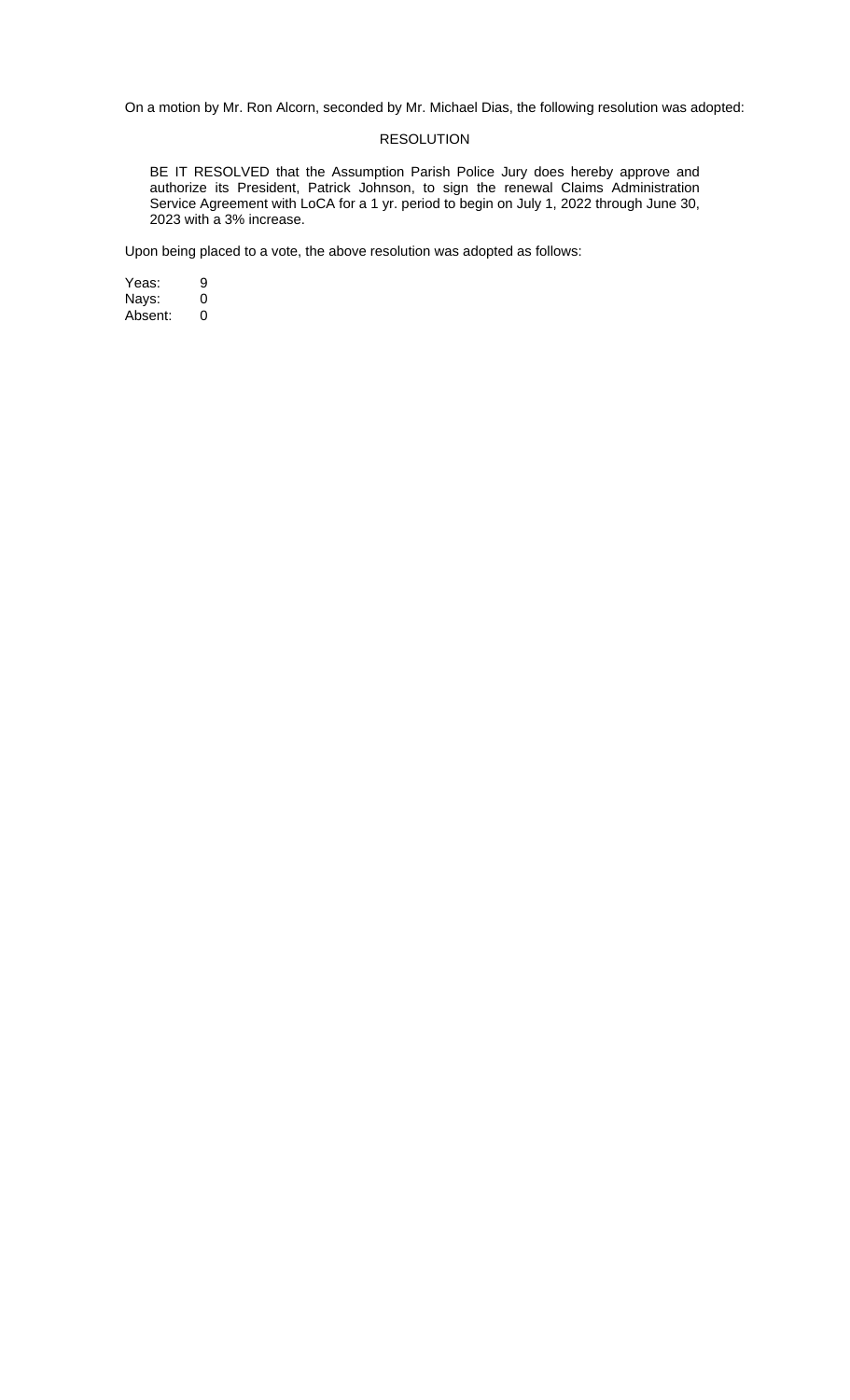On a motion by Mr. Leroy Blanchard, and seconded by Mr. Chris Carter, the following resolution was adopted:

### RESOLUTION NO. 1

BE IT RESOLVED, that the following millage(s) are hereby levied on the 2022 tax roll on all property subject to taxation by the Assumption Parish Police Jury:

|                                                       | <b>MILLAGE</b> |
|-------------------------------------------------------|----------------|
| <b>General Alimony</b>                                | 4.41 mills     |
| Road Lighting District No. 1                          | 15.00 mills    |
| Road Lighting District No. 1 Consolidated             | 10.00 mills    |
| Council on Aging                                      | $3.50$ mills   |
| <b>Recreation District No. 1</b>                      | $3.00$ mills   |
| Council on Aging                                      | $1.00$ mills   |
| <b>Cooperative Extension Service</b>                  | $1.00$ mills   |
| Library                                               | 2.00 mills     |
| Recreation District No. 2                             | $6.00$ mills   |
| <b>Fire Protection District Consolidated</b>          | 5.00 mills     |
| <b>Public Buildings &amp; Governmental Facilities</b> | $1.00$ mills   |

BE IT FURTHER RESOLVED that the proper administrative officials of the Parish of ASSUMPTION, State of Louisiana, be and they are hereby empowered, authorized, and directed to spread said taxes, as hereinabove set forth, upon the assessment roll of said Parish for the year 2022, and to make the collection of the taxes imposed for and on behalf of the taxing authority, according to law, and that the taxes herein levied shall become a permanent lien and privilege on all property subject to taxation as herein set forth, and collection thereof shall be enforceable in the manner provided by law.

The foregoing resolution was read in full, the roll was called on the adoption thereof, and the resolution was adopted by the following votes:

| YEAS:      | Ron Alcorn, Jeff Naquin, Irving Comeaux, Patrick Johnson, Michael Dias, Chris |
|------------|-------------------------------------------------------------------------------|
|            | Carter, Leroy Blanchard, Jamie Ponville, Myron Matherne                       |
| NAYS:      |                                                                               |
| ABSTAINED: |                                                                               |
| ABSENT:    |                                                                               |

# *CERTIFICATE*

I hereby certify that the foregoing is a true and exact copy of the resolution adopted at the board meeting held on \_June 8, 2022, at which meeting a quorum was present and voting.

NAPOLEONVILLE, Louisiana, this \_\_\_9th\_\_\_ day of \_\_June\_\_, 2022.

 \_\_\_\_\_\_\_\_\_\_\_\_\_\_\_\_\_\_\_\_\_\_\_\_\_\_\_\_\_\_\_\_\_\_\_\_\_\_\_ Secretary-Treasurer